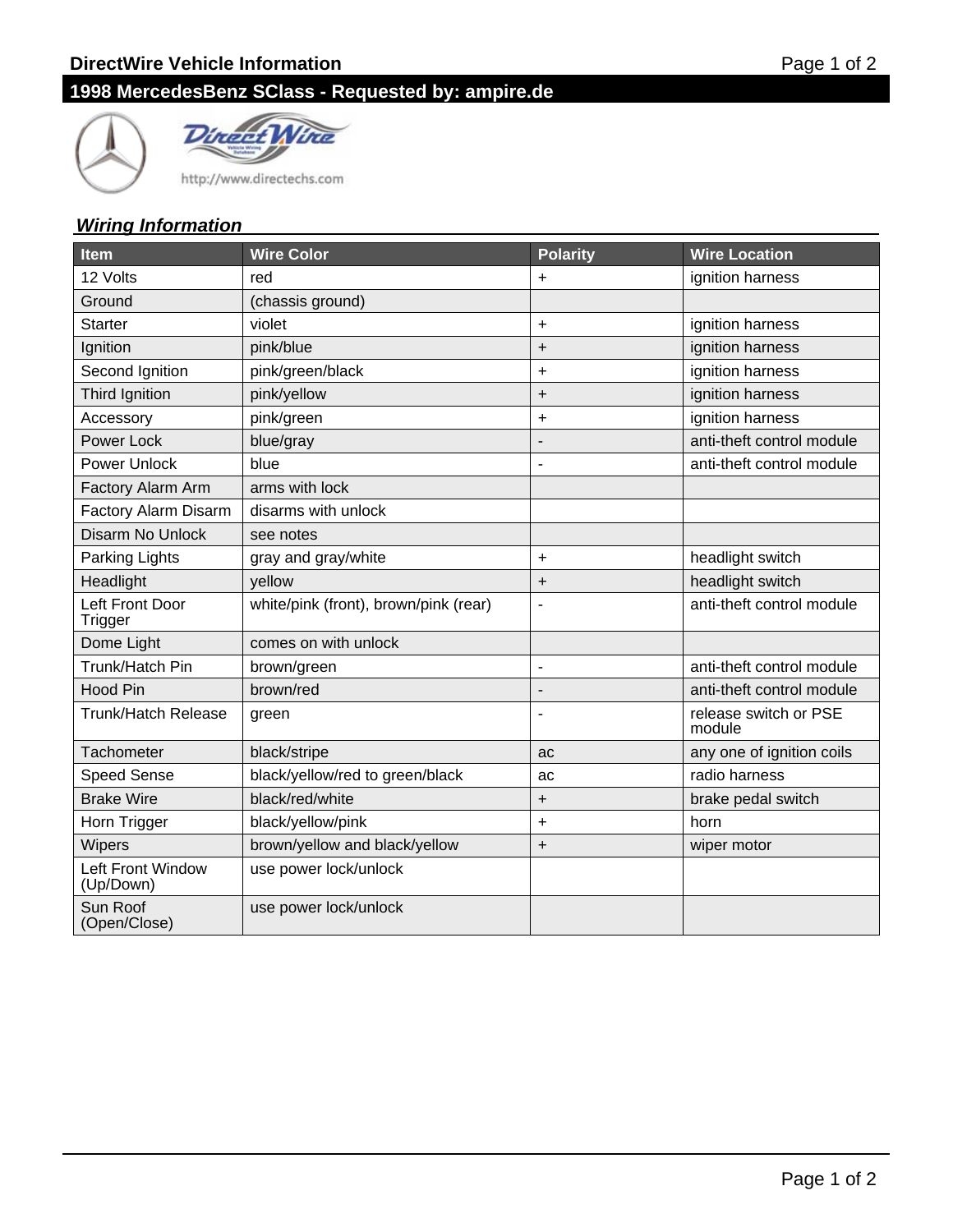# **1998 MercedesBenz SClass - Requested by: ampire.de**





### **What Fits**

| ----- | . | المستقبل أنساء فالمتحدث والمستحدث |
|-------|---|-----------------------------------|
|       |   |                                   |